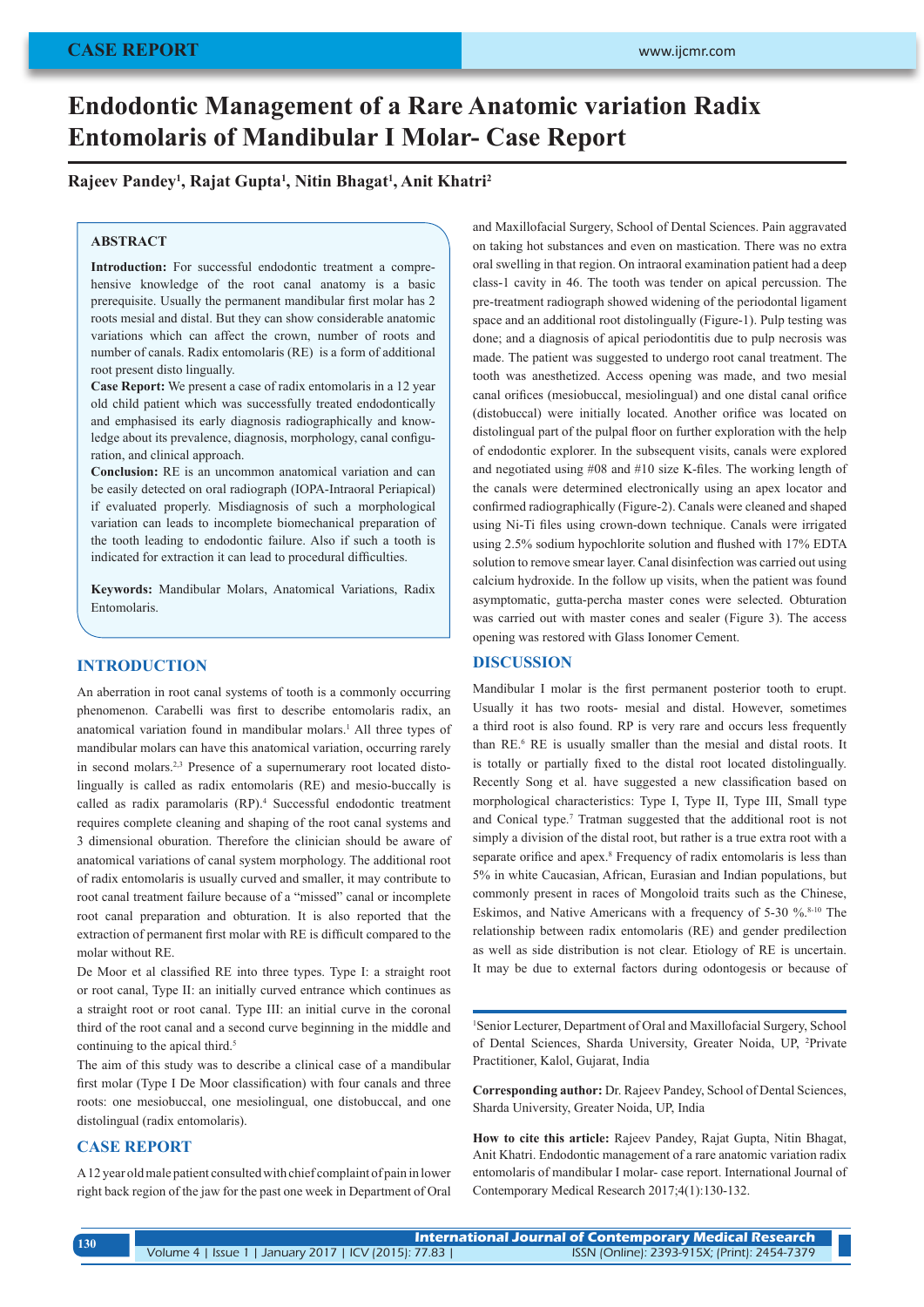

**Figure-1:** Pre operative IOPA



**Figure-2:** Locating canal orifice and determination of working length



**Figure-3:** Obturation

an atavic gene or polygenic system. Common problems encountered during the treatment of radix entomolaris includes difficulty in diagnosis, radiographic interpretation, inability to locate the fourth canal, modification in access cavity preparation, confusion in working length determination and biomechanical preparation and obturation. Detection of RE can be based on clinical examination, radiographic and imaging techniques and other accessories. Clinically presence of a more prominent disto-lingual lobe or an extra cusp in combination with a cervical prominence or convexity may indicate the presence of an additional root. Radiographically the tooth with RE shows unclear outline of the distal root contour. If RE is suspected then buccal object rule may be helpful to confirm the anatomic variation in most of the cases. Advanced imaging modalities like micro-computed tomography and spiral computed tomography have been also utilized for diagnosis of RE. Cone beam computed tomography (CBCT) also has become a promising tool to diagnose morphological variations of the tooth. Other accessories include, clues observed during access cavity preparation like a dark line on the pulp chamber floor which can indicate the precise location of the RE canal orifice, also if the orifice of distal root is narrow and round, RE can be suspected by a phenomena caused by remaining pulp tissue in extra root called as "champagne effect" due to bubbling when sodium hypochlorite is used. In some cases staining the chamber floor with 1% methylene blue dye may be helpful. After RE is confirmed, an extension of the triangular opening cavity distolingually is recommended which results in a more rectangular or trapezoidal outline form. If the radix entomolaris canal entrance is not clearly visible after removal of the pulp chamber roof, a more thorough inspection of the pulp chamber and wall, especially in the distolingual region is necessary.5

Diagnostic aids such as magnifying loupes, surgical microscope, endodontic explorer, path finder, DG 16 probe and micro-opener helps in better identification and visualization of all the canals. During biomechanical preparation severe root inclination or canal curvature, as in a type III RE can cause shaping aberrations like straightening of the root canal or ledge formation, resulting in root canal transportation and loss of working length. Flexible nickel-titanium rotary files allow a more centered preparation of shape in these cases. For obturation vertical compaction technique is recommended.

## **CONCLUSION**

Correct diagnosis leads to correct treatment is the saying, therefore the clinician should be aware of variations in the root canal morphology of tooth for endodontic success. A case of radix entomolaris may be challenging but can be easily diagnosed by a careful evaluation of preoperative radiographs when taken at different angulations and careful examination of the floor of the pulp chamber reveals clues for locating any extra canals. With advent of modern techniques and instruments tooth with morphological variations such as RE can be successfully treated endodontically provided that these variations are known to the clinician.

## **REFERENCES**

- 1. De Moor RJ, Deroose CA, Calberson FL. The radix entomolaris in mandibular first molars: An endodontic challenge. Int Endod J. 2004;37:789–9.
- 2. Tu MG, Chen SY, Hsue SS, Huang HL, Tsai CC. Removal of a separated nickel-titanium instrument from a three-rooted mandibular first molar. Mid Taiwan J Med. 2009;14:27–3.
- 3. Garg AK, Tewari RK, Kumar A, Hashmi SH, Agrawal N, Mishra SK. Prevalence of Three-rooted Mandibular Permanent First Molars among the Indian Population. J Endod. 2010;36:1302–6.
- 4. Parthasarathy B, Gowda M, Sridhara KS, Subbaraya R. Four canalled and three rooted mandibular first molar (Radix Entomolaris) – Report of 2 Cases. Journal of Dental Sciences and Research. 2011;2:1-5.
- 5. Calberson FL, De Moor RJ, Deroose CA. The radix entomolaris and paramolaris: Clinical approach in endodontics. J Endod. 2007;33:58–3.
- 6. Bansal R, Ajwani P. Prevalence and morphological study of